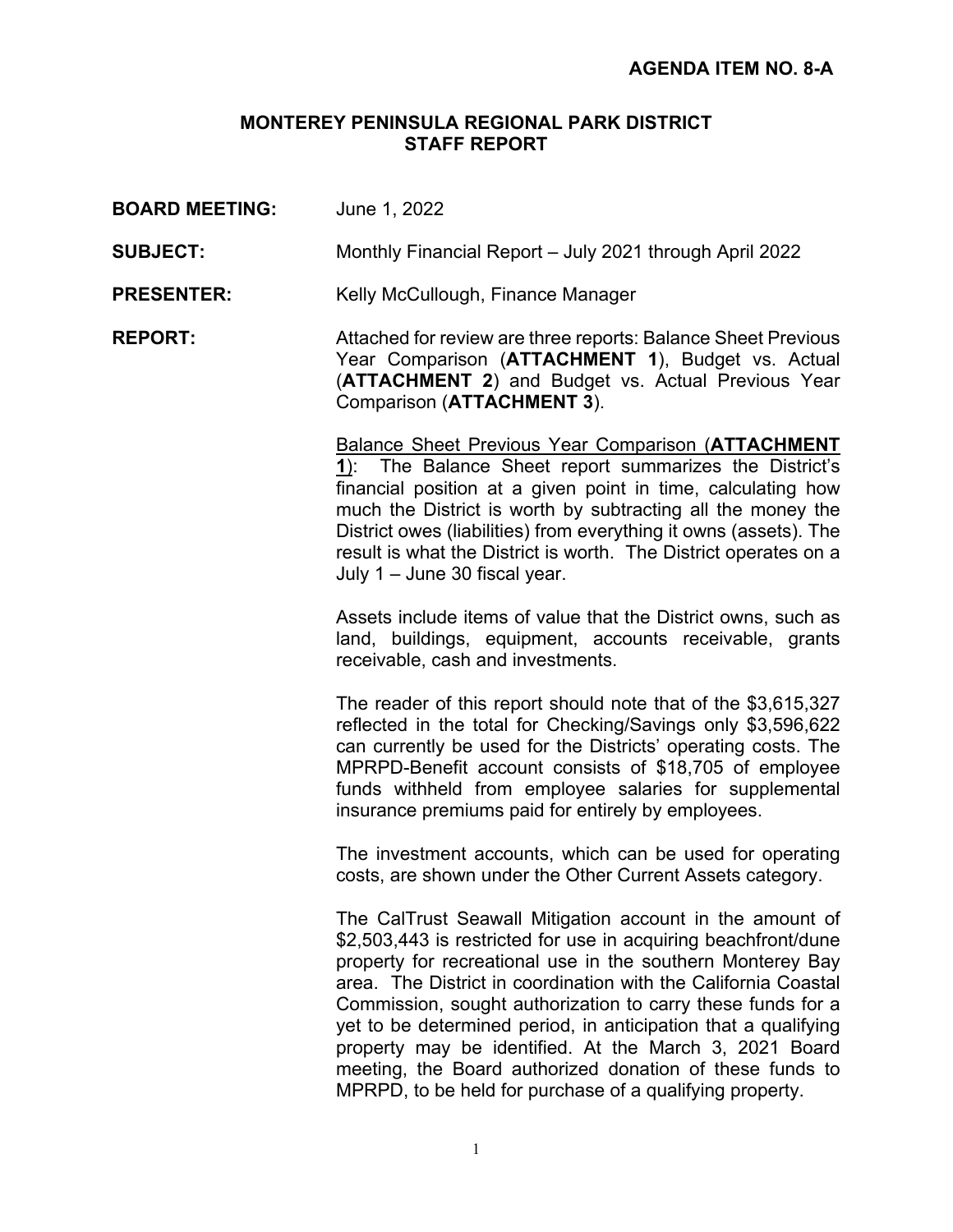At the April 7, 2021 monthly Board meeting, the District revised the General Fund (Unassigned) Reserve Policy for these funds to ensure that the District has adequate cash flow funds available to cover operating costs for a 12-month period, payment for pending land acquisitions and a contingency for emergencies and replacement needs. Because the District receives only three property tax installments throughout the fiscal year, the first receipt being in December, it must keep a minimum 6-months of operating costs on hand, to cover operating costs until receipt of the next revenues.

As of this report which covers the period July 1, 2021 through April 30, 2022 the current (unassigned) fund balance target reserve levels from the June 30, 2022 audited financial statement unreserved fund balance of \$15,907,365 are:

| Annual Operating Budget(100%)        | 9,979,259  |
|--------------------------------------|------------|
| <b>Accumulated Depreciation</b>      | 1,987,817  |
| <b>Emergency Contingency</b>         | 1,000,000  |
| <b>Total Board Designated Target</b> |            |
| Reserve                              | 12,967,076 |

Staff continues to monitor the current target reserve and what is the appropriate level for the District. This will continue to be considered with the Finance Committee and Board for further consideration on at least an annual basis.

Assigned fund balances encompass the portion of net fund resources reflecting the District's intended use of the resources. Assignment of resources can be done by the highest level of decision making or by a committee or official designated for that purpose. The District's Board of Directors has the authority to assign fund balance. There currently are no Assigned fund balances.

Restricted fund balances encompass the portion of net fund resources subject to externally enforceable legal restrictions. This includes externally imposed restrictions by creditors, such as through debt covenants, grantors, contributors, laws or regulations of other governments, as well as restrictions imposed by law through constitutional provisions or enabling legislation.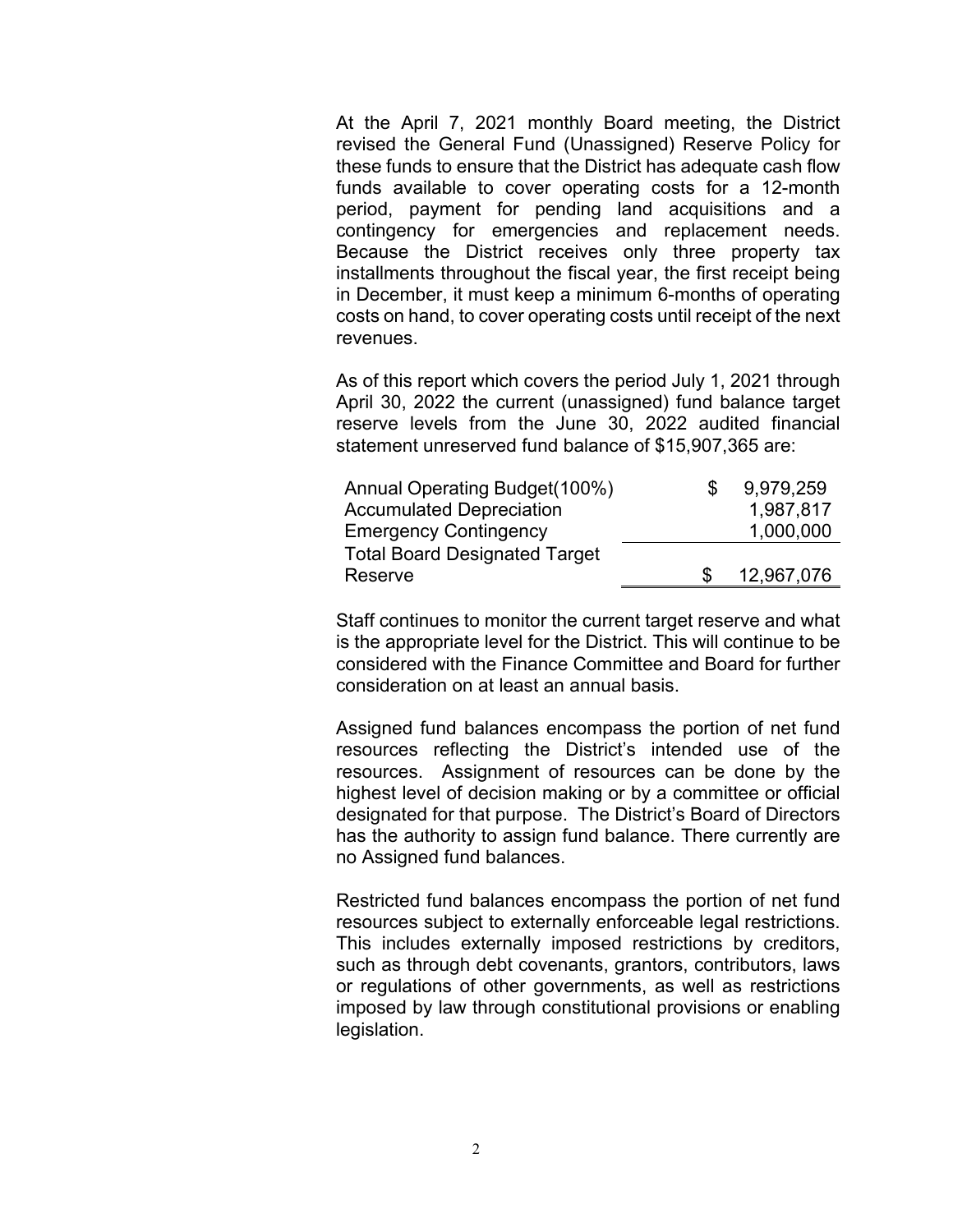Current (restricted) fund balance:

| Purchase of coastal property         | 2,503,443 |
|--------------------------------------|-----------|
| <b>Total Restricted fund balance</b> | 2,503,443 |

Liabilities include accounts payable (bills we haven't yet paid including Cal Card expenses), unpaid expenses that we owe, loans (notes payable), and future expenses.

The attached balance sheet compares the District's financial position as of April 30, 2022, this fiscal year, to April 30 of last fiscal year. The column labeled "Apr 30, 22" lists this fiscal year's assets and liabilities. The column labeled "Apr 30, 21" lists last fiscal year's assets and liabilities.

The "\$ Change" column shows the difference in dollars between the two fiscal years as of April 30, 2022.

The "% Change" column shows the amount as a percentage of change over the prior year. Any variance from last fiscal year to this fiscal year greater than 10% is footnoted with a corresponding explanation on the final page of the Balance Sheet.

Budget vs. Actual (**ATTACHMENT 2**): This report shows how well the District is meeting its budget for income and expenses in the current fiscal year. It is often referred to as a Profit & Loss report in the not-for-profit and for-profit business world. For each type of income or expense, the report compares the budgeted amounts to the actual income and expenses.

The "Actual Revenue & Expenditures" column reports the amount of revenue received or the expenditures made as of the date in the column. The attached report was prepared to compare 10 months of fiscal year activity against the annual budget.

The "Adopted Budget" column reflects the Board approved budget for the fiscal year which runs from July 1 to June 30 each year. There may be amendments to the budget throughout the year. These upward or downward budget adjustments are reflected in the total of this column.

The "*\$* Over/Under Budget" column shows the difference in dollars between the budgeted amount and the actual amount.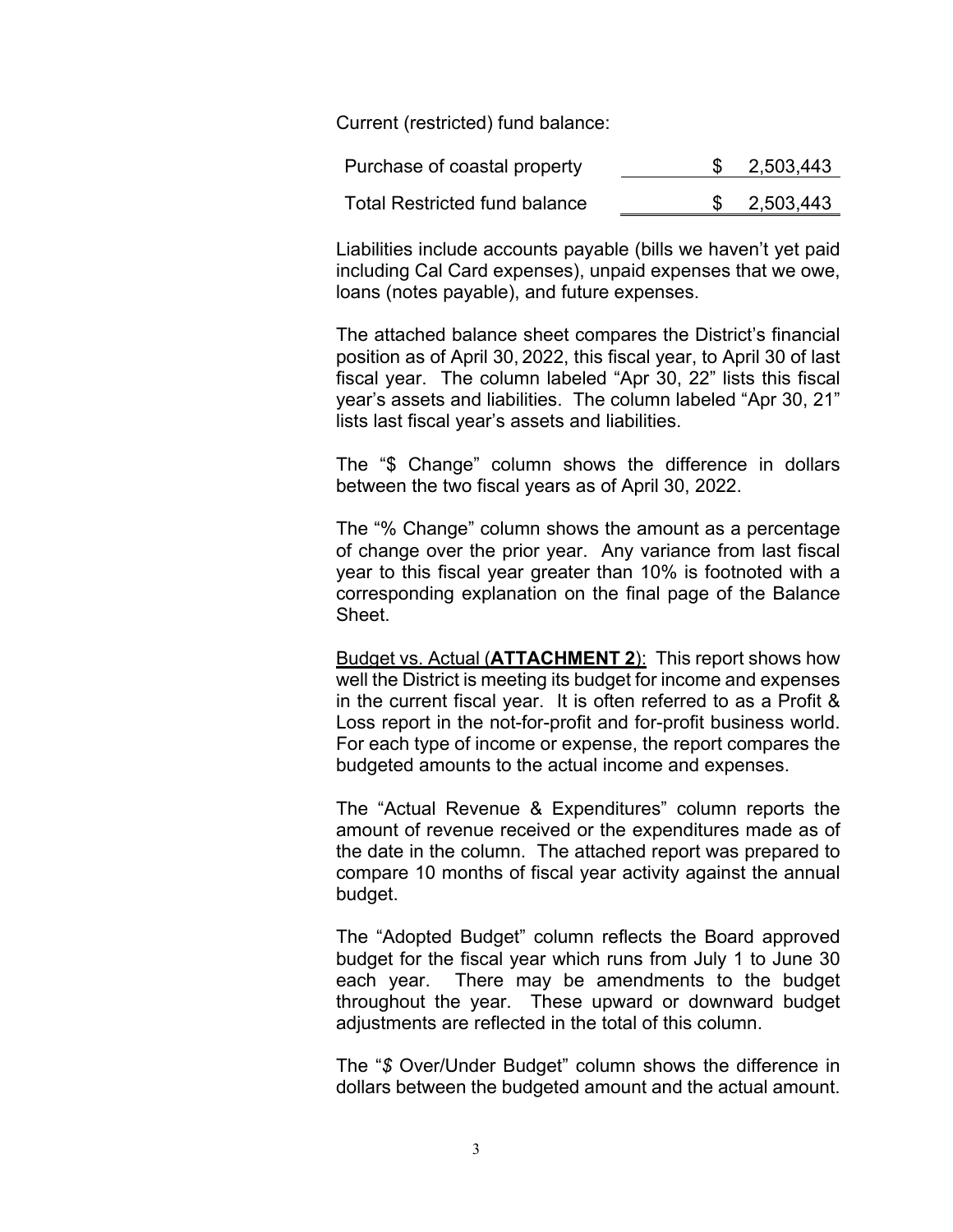A negative amount means that the District is under budget for the year; a positive amount means that it is over budget.

The "% of Budget" column shows the actual amount as a percentage of the budgeted amount. Less than 100% means that the District is under budget for the year; more than 100% means that it is over budget.

Government agencies use a double entry accounting method. The Other Income/Expense Contra Accounts section at the bottom of the report reflects a prior auditor request that we use contra accounts for our journal entry adjustments to assist the auditors in their review and examination of the financial statements.

Budget vs. Actual Previous Year Comparison (**ATTACHMENT 3**): This report compares the District's actual revenue and expenditures for a particular time period (July through April) of the current fiscal year with that of the same time period (July through April) last fiscal year.

The "Jul 21-Apr '22 column reflects the current fiscal year revenue and expenditures for the months of July through April.

The "Jul 20-Apr 21" column shows revenue and expenditures last fiscal year for the months of July through April.

The "\$ Change" shows the difference between the two fiscal years as of April 30.

The "% Change" column shows the difference between the two fiscal years as a percentage.

Any percentage of change greater than 100% is footnoted on the last page of the report. The large variances between the two years can be the result of new projects, new and unexpected events, or seasonal timing of work.

Government agencies use a double entry accounting method. The Other Income/Expense Contra Accounts section at the bottom of the report reflects a prior auditor request that we use contra accounts for our journal entry adjustments to assist the auditors in their review and examination of the financial statements.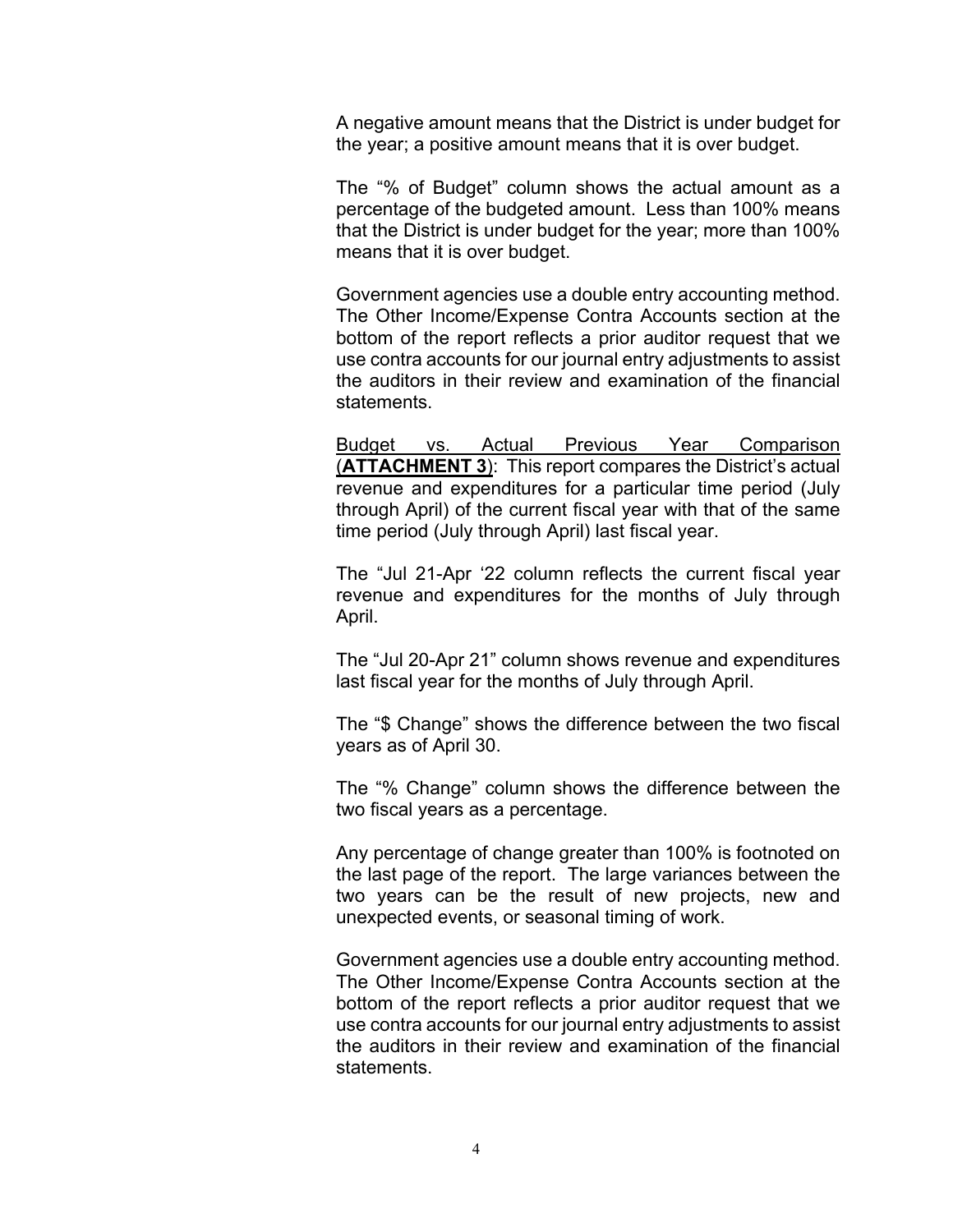### **INCOME ACCOUNTS**

### Property and Assessment District Taxes

The Districts income consists mainly of property taxes and Assessment District revenue.

#### Interest

Interest earnings are derived from the District's Mechanic's Bank Public Investment Money Market Account and LAIF.

### Dividends

Dividend earnings are derived from the District's investment accounts: CalTRUST.

The District prepares a quarterly investment report as required by Policy for the Boards review in November, February, May and August.

# Rent

Rental income comes from housing that exists on District owned land. Currently there are three out of five properties being rented. Two are occupied by District employees and one is occupied by a member of the public. Two properties are currently unoccupied and awaiting possible repairs.

In addition, the former Rancho Canada Golf property in Carmel Valley has a tenant which pays monthly rent to the District, as well as a percentage of their profits.

### **Donations**

Donations are generally received from donations for maps and memorial benches.

### Reimbursements

Reimbursements vary from year to year and may include items such as claims, rebates, and state mandated costs.